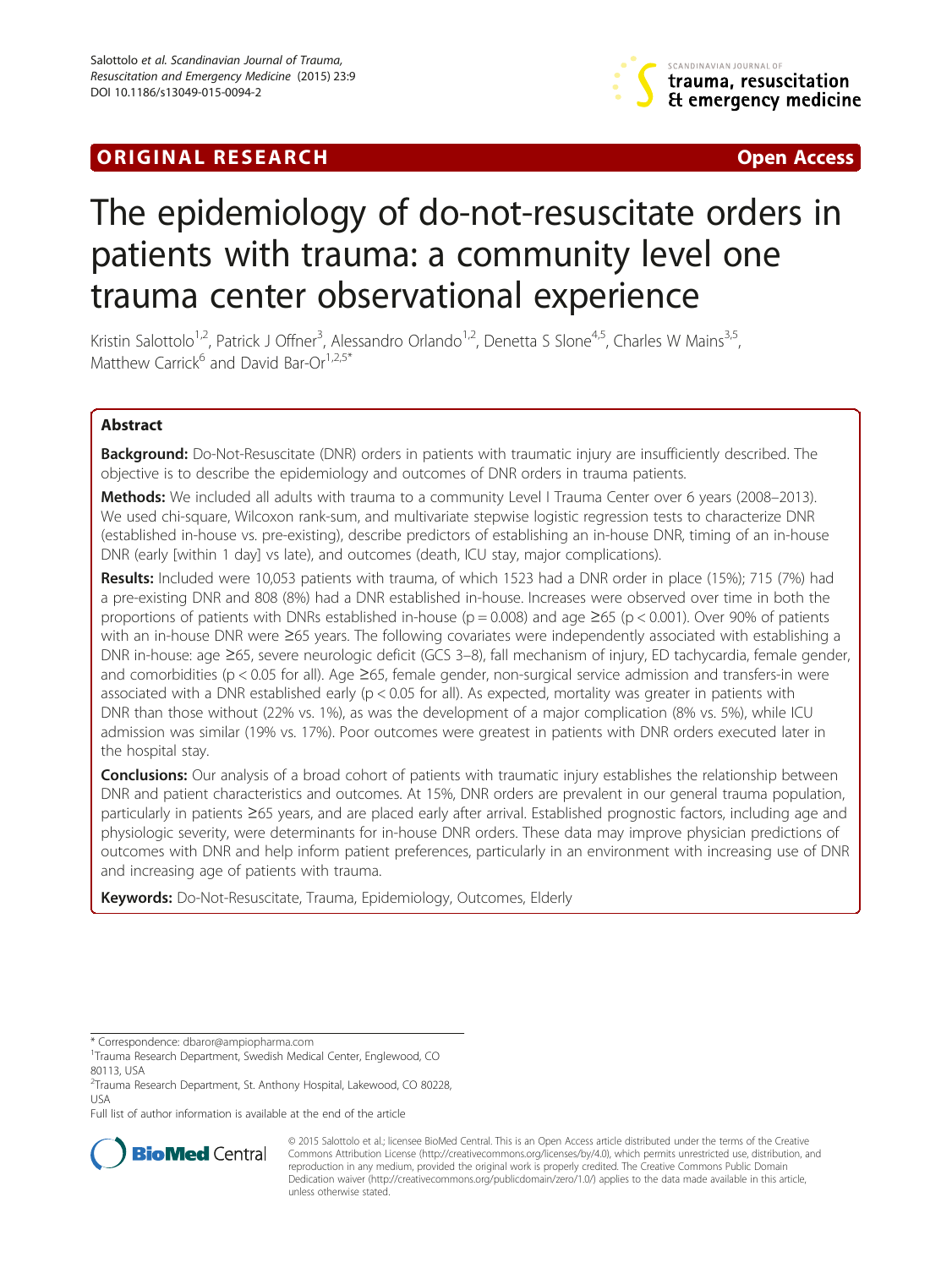# Background

The presence of Do-Not-Resuscitate (DNR) orders are increasing over time [\[1](#page-7-0)-[3](#page-7-0)] due to advancements in life saving technology and the passage of legislative acts [[4](#page-7-0)] designed to protect patients' decisions regarding end of life care. The presence and timing of a DNR is associated with disease severity [\[5](#page-7-0)] and may be a marker for anticipated poor prognosis [\[6\]](#page-7-0) or low probability of survival [\[7,8\]](#page-7-0). The presence of a DNR is also associated with less aggressive care [[9,10](#page-7-0)] with room for misinterpretation [\[11,12\]](#page-7-0).

Do-Not-Resuscitate orders in the trauma setting have not been well characterized. The majority of studies describing DNR in a hospital setting have been performed in surgical patients [\[13-16\]](#page-7-0), intensive care unit (ICU) populations [\[7,17-19\]](#page-7-0), hemorrhagic stroke patients [[20-23\]](#page-7-0), and Medicare populations [\[5,24-26\]](#page-7-0). Meanwhile, studies examining DNR in a trauma setting have been limited to subpopulations, including traumatic brain injury (TBI) [[27,28](#page-7-0)], patients admitted to the ICU [\[29\]](#page-7-0), and severely injured patients requiring immediate transfusion [\[30\]](#page-7-0). These previous studies in patients with trauma reported high mortality with DNR (42-99% [[29](#page-7-0)-[31](#page-7-0)]), greater than that observed in general surgical (23-37% [\[14,15](#page-7-0)]), stroke (40- 64% [[10](#page-7-0),[21,23\]](#page-7-0)), and ICU (51-83% [\[17-19\]](#page-7-0)) populations. Patients with trauma have also been found to have a lower incidence of DNR established at 5-7%, compared to general surgical (4-65% [\[13,15\]](#page-7-0)), stroke (22-41% [\[10,20,23](#page-7-0)]), and ICU (9-13% [\[7,17,18](#page-7-0)]) populations. Identifying characteristics early that may lead to a DNR is increasingly important as DNR orders are becoming more utilized. Due to the paucity of studies of DNR in a trauma setting, we propose to: examine changes in DNR over time, characterize the general population of patients admitted with traumatic injury by the presence and timing of an inhouse DNR, examine outcomes by DNR status, and identify predictors of a newly established DNR and DNR established early after injury.

# Methods

# Setting and population

We conducted a retrospective cohort study of all adults (age  $\geq$ 18) presenting to our Level I Trauma Center between January 1, 2008 and December 31, 2013 in the Denver, Colorado metropolitan area with a traumatic injury (ICD9 diagnostic injury code of 800 – 959.9). Data were entered into the trauma registry (TraumaBase® database, Evergreen Colorado) by dedicated trauma registrars and abstracted electronically. Colorado State criteria were used for inclusion in the trauma registry, as follows: traumatic injury based on ICD-9-CM diagnosis (above), who a) are admitted; b) have an emergency department (ED) disposition of 'observation' with an injury severity score (ISS)  $\geq$ 9 or hospital length of stay  $\geq$ 12 h; c) are transferred into or out of an acute care facility; d) die; or e) are admitted for missed diagnoses, complications, failed management or iatrogenic injuries identified after a previous hospital encounter [\[32](#page-7-0)]. This study was approved by the facility's Institutional Review Board.

# Outcomes and covariates

The primary exposure variable was the presence of a DNR order, which was recorded in the registry when a signed order sheet was in the patient chart at any point during the hospital stay. A DNR was defined as any order that a) in the event of cardiac arrest, limited the use of chest compressions, cardiodefibrillation, or vasopressor/inotropic support, or b) in the event of respiratory failure, limited the use of intubation and non-invasive mechanical ventilation. At our institution and throughout this manuscript, DNR implies do-not-intubate. We further defined DNR as a pre-existing DNR (recorded as a comorbidity in the trauma registry, pertaining to DNR advance directive) or a DNR established after hospital admission (in-house DNR, recorded as a procedure in the trauma registry). The timing of an in-house DNR was calculated as the number of days from arrival, and stratified as early (within one day of arrival) or late DNR. There is considerable variability among clinicians in discussing DNR, but in general younger patients with low morbidity and no comorbidities are not usually approached.

We examined the following variables, defined as follows: age (18–64 vs. ≥65), gender, Charlson Comorbidity Index (CCI [[33\]](#page-7-0), continuous), admission service (surgical service [e.g. trauma service and surgical subspecialties] vs. non-surgical service [e.g. trauma medical service staffed by non-surgical hospitalists]), transferred-in (yes/ no), cause of injury (fall vs. all other causes), activation status (trauma activation or alert vs. non-activated), ISS  $($ <16 vs.  $\geq$ 16), a major injury defined by the abbreviated injury scale score  $\geq$ 3 using the major AIS regions, ED Glasgow Coma Scale (GCS, 3–8 vs. 9–15) and ED systolic blood pressure (<90 mmHg [hypotension] vs. ≥90 mm Hg), heart rate (<120 beats/min vs. ≥120 beats/min [tachycardia]), and respiratory rate (RR, <12 or >20 breaths/min [abnormal RR] vs. 12–20 breaths/min). Outcomes were examined, including: death, defined as in-hospital mortality or discharge to hospice (end-of-life care); admission to the ICU; a major complication, defined as the presence of any of the following: abdominal compartment syndrome, acute respiratory distress syndrome, acute respiratory failure, coma, cardiac arrest, intubation >48 hours, myocardial infarction, organ failure, surgical infection, pulmonary embolism, pneumonia, sepsis, and stroke [\[15\]](#page-7-0).

# Statistical analysis

Statistical analyses were performed using SAS® software, version 9.3 (SAS Institute, Cary, NC). Frequencies and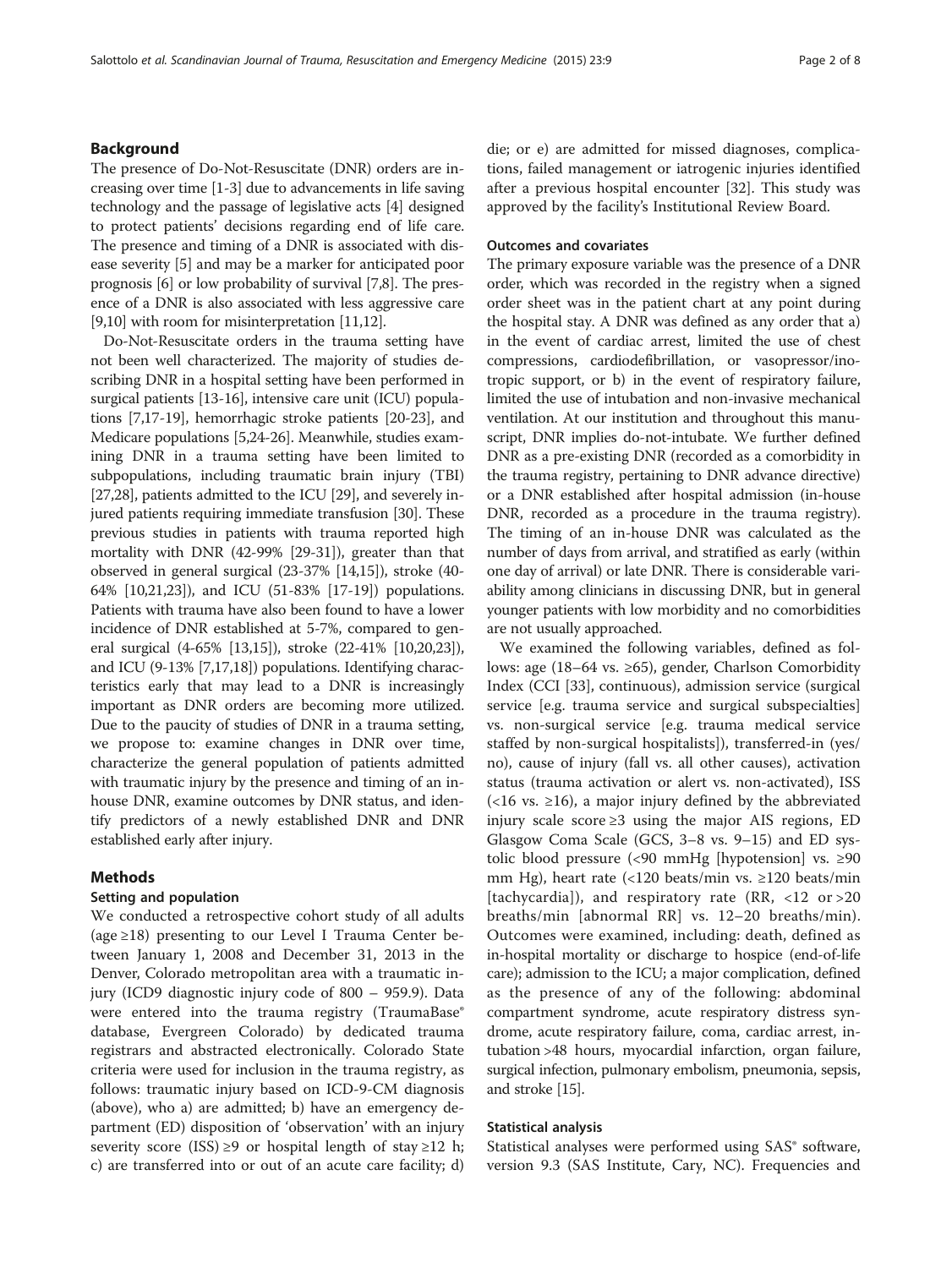descriptive statistics were used to characterize the study population, and presented as percentage (number of observations) [% (n)] or median (interquartile range [IQR]). Chi-square and Wilcoxon rank-sum tests were used to examine differences in covariates. Chi-square test for trend was used to examine changes in DNR and age across arrival year. Multivariate, stepwise logistic regression models were used to identify predictors of establishing an in-house DNR and timing of DNR placement (early vs. late). Entry criteria of p <0.20 and exit criteria of p >0.05 were used for adjustment in the models; all covariates except for AIS and ISS were considered for the models, as AIS and ISS is calculated post-discharge and is used by researchers and not directly by clinicians. Data are presented as odds ratios (OR) and 95% confidence intervals (CI). Because the majority of patients with DNR were  $\geq 65$  years, we also stratified the logistic regression analyses by age <65 vs.  $\geq 65$ . The prevalence of DNR increased by age quartile as follows: 1% (age 18–43), 3% (age 44–64), 16% (age 65–82), 40% (age ≥83); we used the median age of 65 for stratification and ease of interpretability of results rather than expanding or collapsing groups. We explored presence of multicollinearity in the models, defined as a tolerance value less than 0.1 or variance inflation factor greater than 10; no significant multicollinearity was detected. Statistical significance was set at p <0.05 for all analyses. Missing data were not imputed.

# Results

# Overall population

There were 10,053 trauma patients included across the six-year study period. Approximately half of patients were ≥65 years (51%), which increased significantly over the study period ( $p < 0.001$ , range: 44% to 54%). The majority of patients suffered a fall (60%); followed by motor vehicle accident (15%), bicycle injury (4%) and assault (4%). Severe injuries, based on AIS ≥3, most commonly occurred in limbs (25%, largely due to hip fractures), head (15%), and chest (11%). Fifty-one percent of patients were admitted to a surgical (trauma-41%, orthopedics-8%, neurosurgery-1%, oral maxillofacial-1%, OBGYN-0.5%), the trauma medical (11%), or medical/other (38%) services.

# Do-Not-Resuscitate population

There were 1,523 (15%) patients with a DNR noted, of which 715 (7%) had a pre-existing DNR and 808 (8%) had a DNR established in-house (Figure 1). DNRs significantly increased over the study period  $(p = 0.04)$ ; however, only DNRs established in-house increased significantly ( $p = 0.008$ ), while pre-existing DNRs did not  $(p = 0.31)$ , Figure [2](#page-3-0).

Both the in-house and pre-existing DNR populations were predominantly ≥65 years (93%), females (69%) with



a fall cause of injury (89%), yet these populations were significantly different for every covariate (Table [1](#page-3-0)). Patients with a DNR established in-house were more severely injured than patients with a pre-existing DNR based on ISS, presence of severe injuries, trauma activation, surgical service admission, and ED vital signs of GCS, tachycardia, and hypotension ( $p < 0.05$  for all).

There were also significant differences between patients with a DNR established in-house and patients who did not have a DNR (Table [1](#page-3-0)). Compared to patients without a DNR, the in-house DNR population was older, female, suffered a fall, and was more severely injured based on ISS, GCS, presence of severe head, neck, and limb injury, and tachycardia, yet the in-house DNR population was less frequently activated or admitted to a surgical service  $(p < 0.001)$ .

Of the 715 patients with a pre-existing DNR, 19% rescinded the DNR post-injury (Figure 1); as such, in the event of cardiac arrest or respiratory failure the clinician would not limit life-sustaining therapy. There were no differences in any covariates for patients with a pre-existing DNR who continued vs. those who rescinded the DNR, except for ED tachycardia (1% vs.  $4\%$ , p = 0.04).

Of the 808 patients who had a DNR established inhouse, 91% were  $\ge 65$  years old. The median time to establish an in-house DNR was 0 days; the majority of patients ≥65 years established a DNR within a day of arrival (median: 0, mean: 2), whereas younger patients established a DNR later in the hospital stay (median: 2, mean: 8).

# Predictors of establishing a DNR in-house

The following variables were independently associated with establishing a DNR in-house: age  $\geq 65$ , GCS 3–8, fall injury, ED tachycardia, female gender, and high CCI (Table [2](#page-4-0), p < 0.05 for all). A severe neurologic deficit (GCS 3–8) was the most significant predictor of establishing a DNR in-house, with a nearly 13-fold increased odds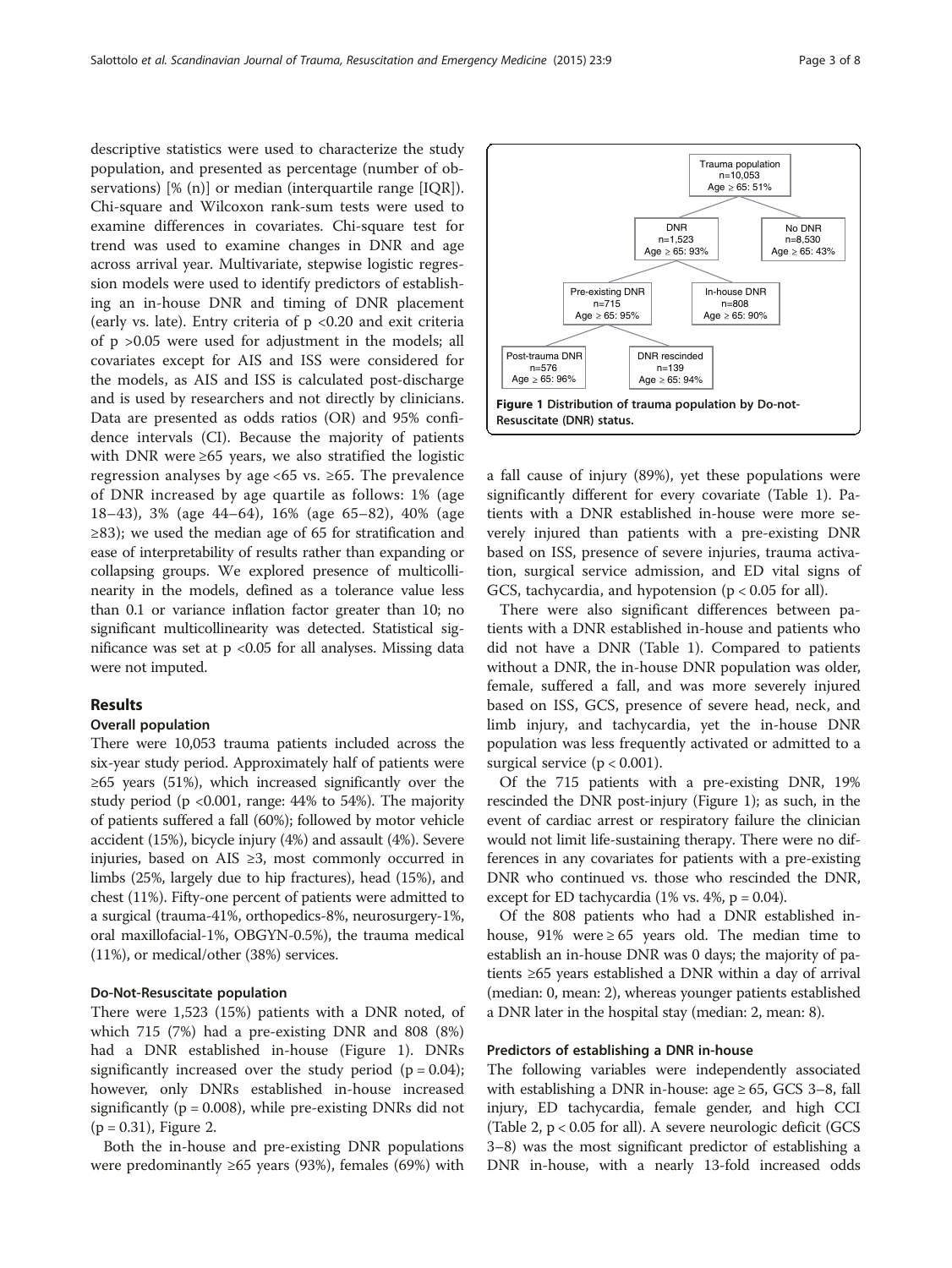<span id="page-3-0"></span>

Table 1 Patient characteristics by Do-Not-Resuscitate (DNR) status

| Characteristic, % (n)              | No DNR $(n = 8530)$ | Pre-existing DNR<br>$(n = 715)$ | <b>In-house DNR</b><br>$(n = 808)$ | Pre-existing vs.<br>in-house DNR | No DNR vs.<br>in-house DNR |
|------------------------------------|---------------------|---------------------------------|------------------------------------|----------------------------------|----------------------------|
| Age $\geq 65$                      | 43.02 (3670)        | 95.24 (681)                     | 90.47 (731)                        | < .001                           | < .001                     |
| Female gender                      | 46.07 (3930)        | 75.24 (538)                     | 63.12 (510)                        | < .001                           | < .001                     |
| CCI, median (IQR)                  | $0(0-1)$            | $1(0-2)$                        | $1(0-1)$                           | 0.01                             | < .001                     |
| Surgical service admission         | 55.23 (4711)        | 15.94 (114)                     | 35.64 (288)                        | < .001                           | < .001                     |
| Transferred-in                     | 34.02 (2902)        | 13.71 (98)                      | 24.38 (197)                        | < .001                           | < .001                     |
| Trauma activation                  | 23.90 (2039)        | 2.80(20)                        | 13.74 (111)                        | < .001                           | < .001                     |
| Fall cause of injury               | 55.28 (4715)        | 92.17 (659)                     | 86.01 (695)                        | < .001                           | < .001                     |
| GCS 3-8                            | 4.48 (346)          | 2.40(14)                        | 12.76 (92)                         | < .001                           | < .001                     |
| $ISS \geq 16$                      | 17.68 (1505)        | 11.90 (85)                      | 26.49 (214)                        | < .001                           | < .001                     |
| RR <12 or >20 breaths/min          | 11.06 (774)         | 9.81(56)                        | 13.40 (89)                         | 0.05                             | 0.07                       |
| Tachycardia <sup>1</sup>           | 3.26 (229)          | 1.58(9)                         | 5.37(36)                           | < .001                           | .004                       |
| Hypotension <sup>2</sup>           | 2.82 (238)          | 1.69(12)                        | 3.63(29)                           | 0.02                             | 0.19                       |
| Head injury $3$                    | 14.16 (1208)        | 12.59 (90)                      | 24.26 (196)                        | < .001                           | < .001                     |
| Neck injury <sup>3</sup>           | 6.26(534)           | 3.92(28)                        | 8.04(65)                           | < .001                           | 0.05                       |
| Chest injury <sup>3</sup>          | 11.52 (983)         | 4.62(33)                        | 9.28(75)                           | < .001                           | 0.05                       |
| Abdomen/pelvic injury <sup>3</sup> | 3.09 (264)          | 0.28(2)                         | 2.10(17)                           | < .001                           | 0.12                       |
| Limb injury $3$                    | 22.70 (1937)        | 40.14 (287)                     | 32.80 (265)                        | 0.003                            | < .001                     |

Significant  $p$  values (< 0.05) are bolded.

DNR, do not resuscitate; CCI, Charlson comorbidity index; IQR, interquartile range; GCS, Glasgow coma score; ISS, injury severity score; RR, respiratory rate. <sup>1</sup>

<sup>1</sup>Heart rate >120 beats/min.

<sup>2</sup>Systolic blood pressure < 90mmHg.  $3$ Abbreviated injury scale score  $\geq 3$ .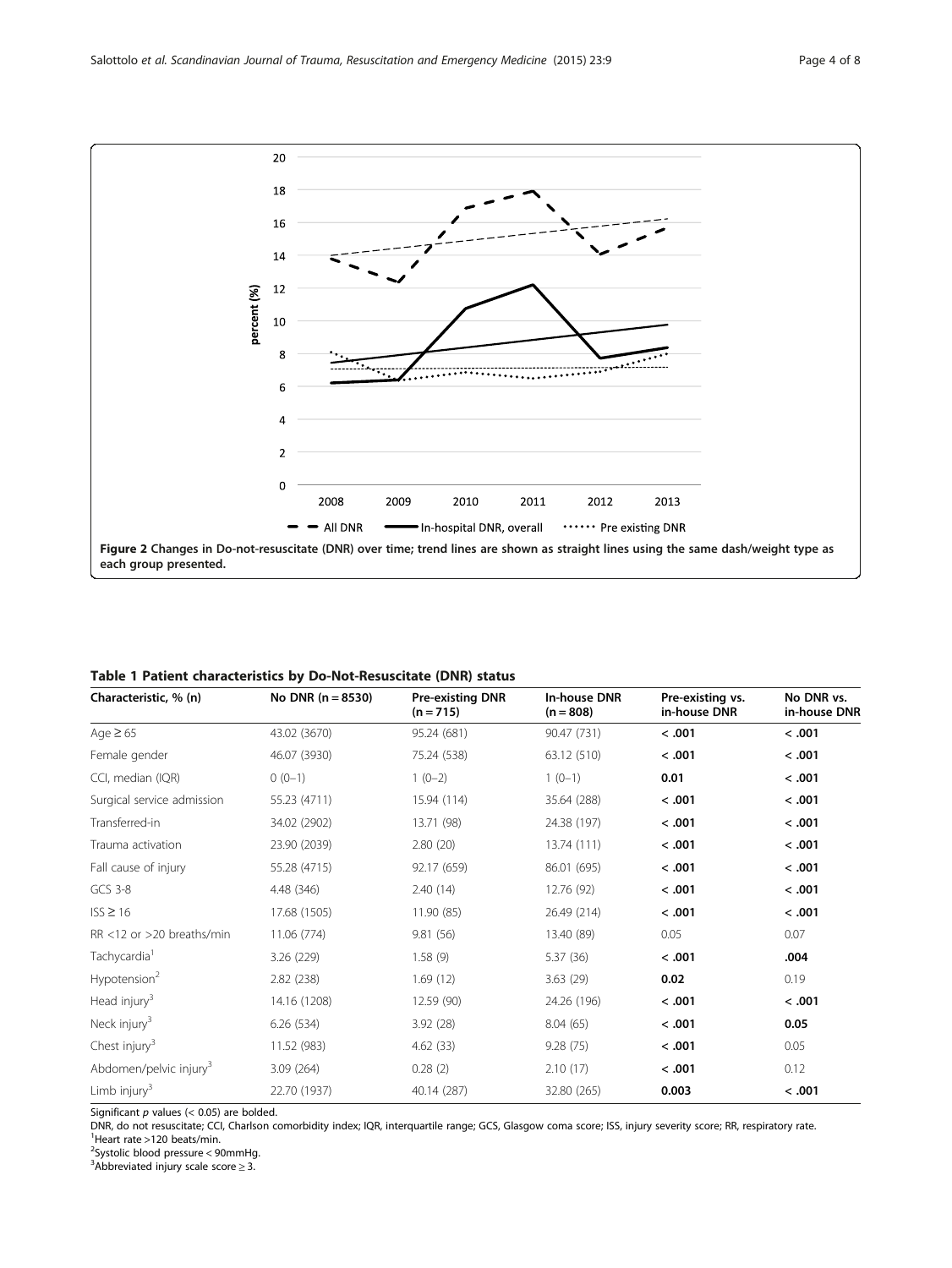<span id="page-4-0"></span>

| Table 2 Predictors of a Do-Not-Resuscitate (DNR) |  |
|--------------------------------------------------|--|
| established in house (vs. no DNR)                |  |

| Predictor                   | In-house DNR OR (95% CI) | p value |  |
|-----------------------------|--------------------------|---------|--|
| Overall $(n = 9,338)$       |                          |         |  |
| GCS 3-8                     | $12.64$ (8.66 - 18.45)   | < 0.001 |  |
| Age $\geq 65$               | $10.44$ (7.52 - 14.50)   | < 0.001 |  |
| ED tachycardia <sup>1</sup> | $2.90(1.85 - 4.53)$      | < 0.001 |  |
| Fall cause of injury        | $2.87$ (2.06 - 4.00)     | < 0.001 |  |
| Female gender               | $1.28(1.05 - 1.55)$      | 0.02    |  |
| <b>CCI</b>                  | $1.19(1.12 - 1.27)$      | < 0.001 |  |
| Age $\geq 65$ (n = 4401)    |                          |         |  |
| $GCS$ 3-8                   | $4.43$ (3.92 - 10.55)    | < 0.001 |  |
| Fall cause of injury        | $2.81$ (1.86 - 4.24)     | < 0.001 |  |
| ED tachycardia <sup>1</sup> | $2.49(1.40 - 4.42)$      | 0.002   |  |
| Female gender               | $1.26$ (1.02 - 1.55)     | 0.03    |  |
| <b>CCI</b>                  | $1.18(1.10 - 1.26)$      | < 0.001 |  |
| Age 18-64 (n = 4937)        |                          |         |  |
| GCS 3-8                     | $29.84$ (16.52 - 53.92)  | < 0.001 |  |
| Fall cause of injury        | $2.80(1.58 - 4.94)$      | < 0.001 |  |
| ED tachycardia <sup>1</sup> | $3.13(1.54 - 6.38)$      | 0.002   |  |
| <b>CCI</b>                  | $1.35(1.14 - 1.64)$      | < 0.001 |  |

Entry criteria of  $p < 0.20$  and exit criteria of  $p > 0.05$ .

OR, odds ratio; CI, confidence interval; GCS, Glasgow coma score; ED,

emergency Department; CCI, Charlson comorbidity index.

1 Heart rate > 120 beats/min.

compared to patients with GCS 9–15.Age was the second most significant predictor, with over 10-fold increased odds of establishing an in-house DNR for patients ≥65 years compared to younger patients, after adjustment.

The same variables that predicted the presence of an in-house DNR in our general population were observed in the ≥65 subset (Table 2); likewise, those same predictors were observed in the younger subset, except female gender (Table 2).

# Predictors of early timing of DNR in-house

The following variables were independently associated with early placement of a DNR in-house: age  $\geq 65$ , female gender, non-surgical service admission, and transfer-in (Table 3). Surprisingly, severity of injury was not associated with early placement of a DNR, including GCS, ED vital signs and activation status. In the ≥65 years subset, female gender, non-surgical service admission, and transfer were independently associated with an early DNR (Table 3). Only admission to a non-surgical service increased the odds of an early DNR in the subset of patients < 65 years.

# DNR and outcomes

There were 455 deaths (5%), including 118 patients who were discharged to hospice. Five percent of patients developed a major complication, the most common was

| Table 3 Predictors of an early (within 1 day) in-house |  |
|--------------------------------------------------------|--|
| Do-Not-Resuscitate (DNR) vs. late DNR                  |  |

| Predictor              | Early DNR OR (95% CI) | p value |  |
|------------------------|-----------------------|---------|--|
| Overall $(n = 808)$    |                       |         |  |
| Age $\geq 65$          | $2.35(1.25 - 4.41)$   | 0.01    |  |
| Female gender          | $2.32(1.52 - 3.52)$   | < 0.001 |  |
| Non-surgical service   | $2.44$ (1.52 – 3.93)  | < 0.001 |  |
| Transferred in         | $1.75(1.02 - 3.00)$   | 0.04    |  |
| $Age \ge 65 (n = 731)$ |                       |         |  |
| Female gender          | $2.54(1.62 - 3.99)$   | < 0.001 |  |
| Non-surgical service   | $2.37(1.43 - 3.94)$   | < 0.001 |  |
| Transferred in         | $1.99(1.07 - 3.72)$   | 0.03    |  |
| Age $< 65$ (n = 77)    |                       |         |  |
| Non-surgical service   | $5.25(1.24 - 22.24)$  | 0.02    |  |
|                        |                       |         |  |

Entry criteria of  $p < 0.20$  and exit criteria of  $p > 0.05$ .

DNR, do-not-resuscitate; OR, odds ratio; CI, confidence interval.

pneumonia (15%), acute respiratory failure (9%) and pulmonary embolism (3%). Admission to the ICU was common (17%), with an ICU LOS of 3 (2–6) days.

Three-fourths of patients who died had a DNR (Figure [3](#page-5-0)). Median time to death was shortest in patients who did not have a DNR (0 days; presumably because they died before a DNR could be made), followed by patients with a preexisting DNR and lastly patients who established the DNR in-house. Forty-five (3%) patients with a DNR had withdrawal of life sustaining therapy. Compared to patients with a DNR who did not withdraw life-sustaining therapy, patients who withdrew life sustaining therapy were younger (age < 65: 27% vs. 7%), male (60% vs. 30%), transferred in (42% vs. 19%), suffered a non-fall injury (29% vs. 11%), and were more severely injured (GCS 3–8, 47% vs. 7%; ISS ≥16, 69% vs. 18%; admitted to a surgical service: 80% vs. 26%; trauma alert/activation: 44% vs. 8%; abnormal RR, 40% vs. 11%; tachycardia, 11% vs. 3%, hypotension, 12% vs. 2%; and higher percent with severe head, neck, chest, and abdomen/pelvic injuries, p < 0.01 for all.

Unadjusted outcomes by DNR status are shown in Table [4](#page-5-0). As expected, mortality was significantly greater in patients with a DNR, particularly those with a DNR established later during hospitalization. Similarly, patients with a DNR had greater incidence of major complication than patients without a DNR, especially with an in-house and a late DNR. Admission to the ICU was similar in patients with and without a DNR. In patients with a pre-existing DNR, mortality was lower in patients who rescinded the DNR post-injury while development of major complications and ICU admission were similar.

# Discussion

Do-Not-Resuscitate orders in patients suffering traumatic injury have not been sufficiently and completely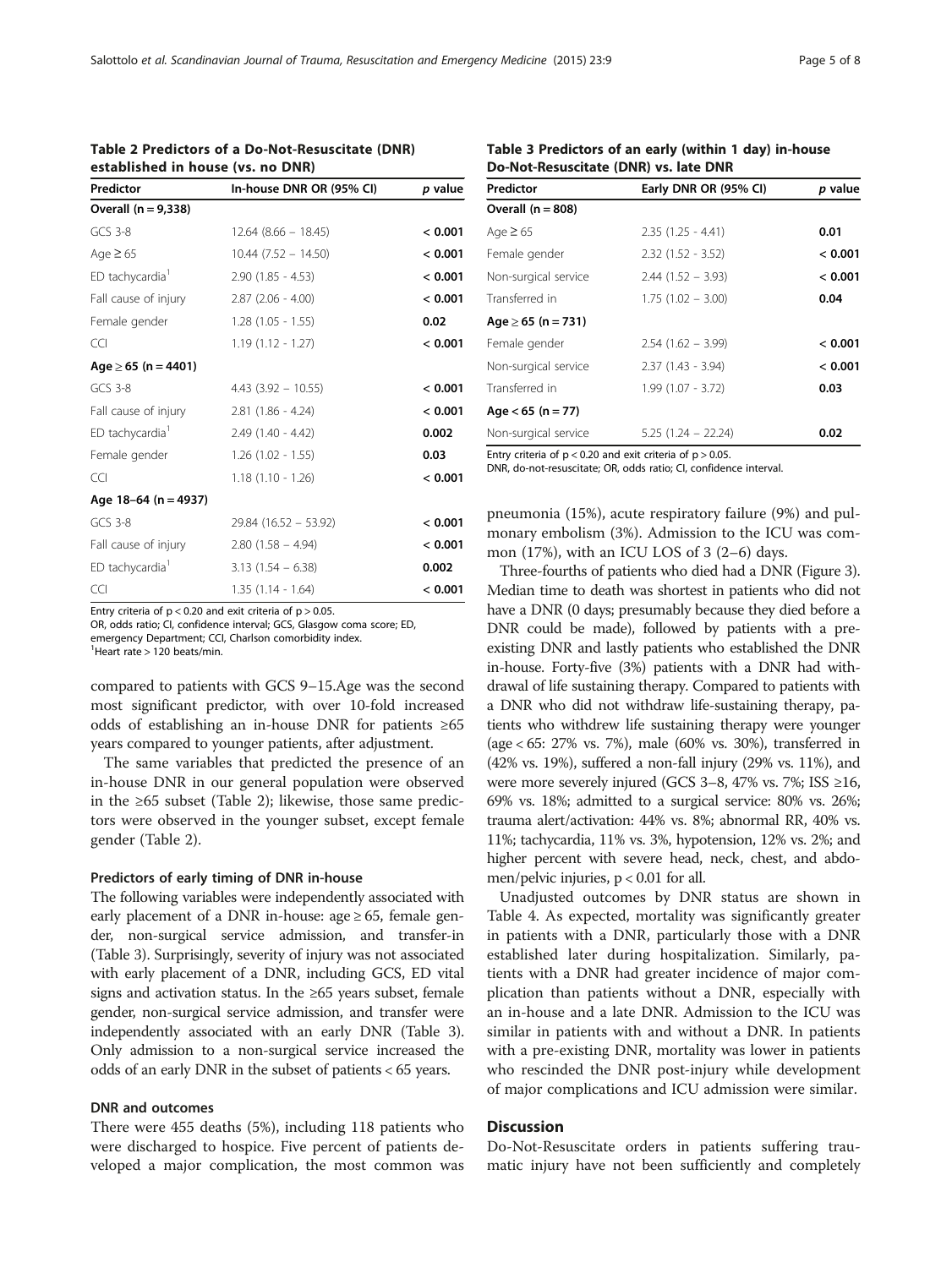<span id="page-5-0"></span>

characterized. We analyzed over 10,000 patients with traumatic injury and demonstrated that a DNR was prevalent at 15% and use of in-hospital, post injury DNR orders increased over the course of the study. DNRs established in-house were most associated with advanced age and poor GCS. In-hospital DNRs were established within 1 day in 72% of patients, particularly in those ≥65 years old. Age was the most significant predictor of establishing an in-house DNR within one day of arrival, while none of the expected covariates measuring severity were associated with early DNR, including GCS, ED vital signs, and trauma activation. Interestingly, non-surgical service admission was associated with early DNR; this finding may reflect medicine physician's training of end-of-life care discussions versus that of surgeons. The variables identified that independently predicted a DNR in-house and an early DNR could be used to direct clinicians on who and when to approach about signing a DNR. These findings might help ethics

committees establish the appropriateness of making a patient DNR when this is controversial or the family is uncertain about this choice.

Our study not only included a broad cohort of patients with traumatic injury, but was also able to differentiate pre-existing DNR orders vs. those established in-house, and established the relationship between patient characteristics, timing of DNR, and outcomes. Previous studies did not differentiate whether the DNR was from existing advance directives or whether it was established after sustaining traumatic injury. The increasing age of the trauma population will likely lead to an increase in patients carrying DNR advance directives: National trends report the population ≥65 years has notably increased over time and grew at a faster rate than the total population [[34\]](#page-7-0).

This is the most comprehensive description of DNR in a trauma setting. Most studies on DNR in trauma patients have been performed in a non-trauma setting

Table 4 Unadjusted outcomes by Do-Not-Resuscitate (DNR) status

| Predictor<br>N       |      | Death/discharge to hospice | Major complication | ICU admission |  |
|----------------------|------|----------------------------|--------------------|---------------|--|
| <b>DNR</b>           | 1523 | 22.06 (336)                | 8.29 (106)         | 18.71 (285)   |  |
| Pre-existing         | 715  | 14.13 (101)                | 3.09(18)           | 5.73(41)      |  |
| Continued DNR        | 576  | 15.63(90)                  | 6.08(35)           | 3.30(16)      |  |
| Rescinded DNR        | 139  | 7.91(11)                   | 4.32(6)            | 2.04(2)       |  |
| In-house             | 808  | 29.08 (235)                | 12.66 (88)         | 30.20 (244)   |  |
| Early (within 1 day) | 536  | 20.71 (111)                | 4.69(21)           | 17.72 (95)    |  |
| Late $(>1$ day)      | 207  | 52.17 (108)                | 30.60 (56)         | 61.35 (127)   |  |
| No DNR               | 8530 | 1.40 (119)                 | 5.02(361)          | 17.02 (1452)  |  |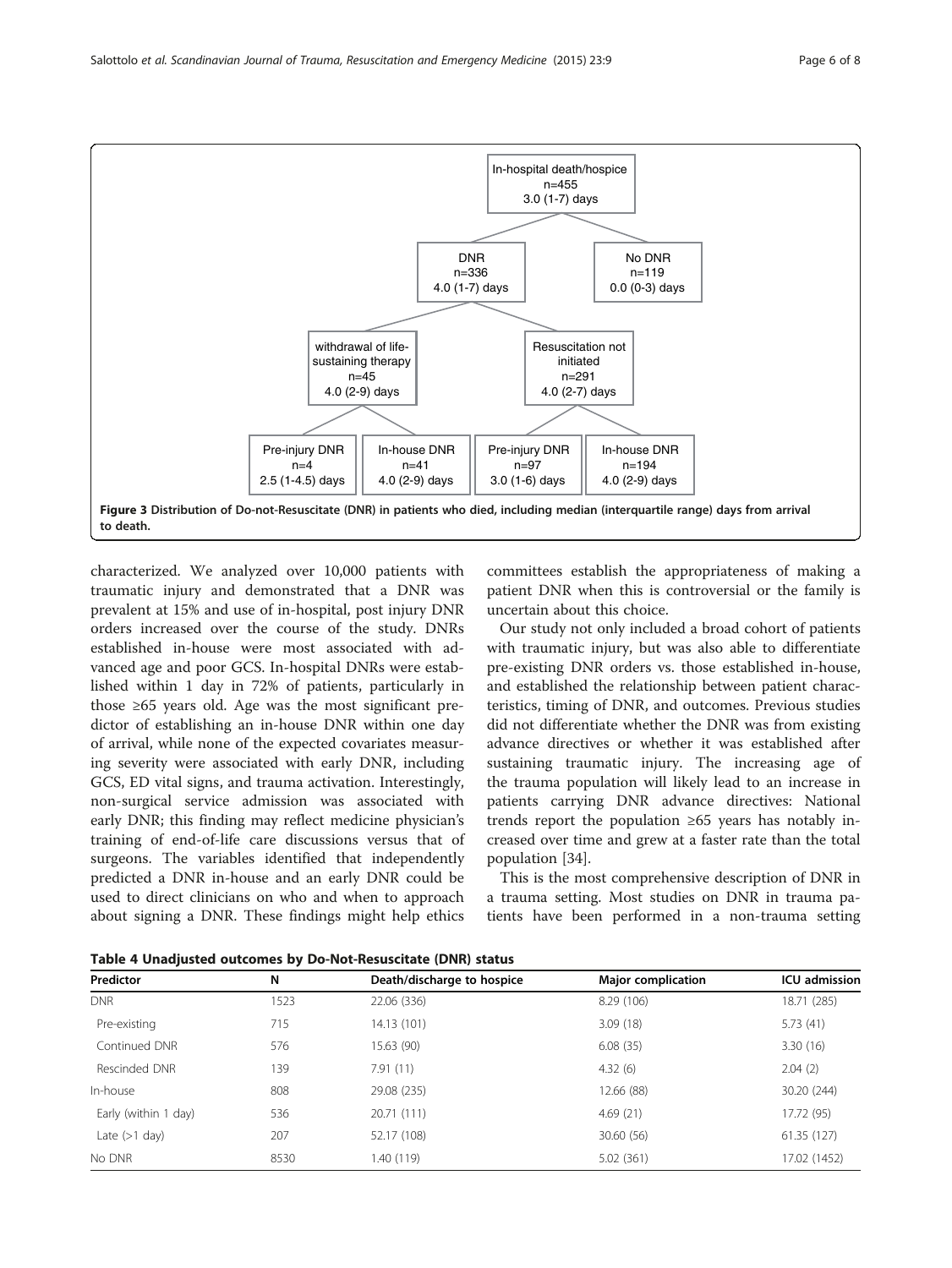where patients' end-of-life status are known, and it is more practical to provide pain and symptom management and goals of care based on patients' wishes. There may be neglect of palliative care in trauma because of the focus on aggressive treatment and resuscitation [\[35](#page-7-0)]. Due to the nature of their condition, patients with trauma usually receive aggressive treatments and early resuscitation because there is uncertainty about the ultimate outcome following traumatic injury.

Studies examining DNR following trauma have largely limited the population to severely injured patients based on ICU admission [\[29\]](#page-7-0), immediate blood transfusion [[30\]](#page-7-0), or presence of TBI [\[27,28\]](#page-7-0). In our cohort, most patients with a DNR established post-injury did not have a TBI (69%) or go to the ICU (70%); thus, limiting trauma populations to those with severe injuries has resulted in an incomplete picture of DNR following traumatic injury. The prevalence of a DNR was higher in our general trauma population (15%) compared to other severely injured trauma subpopulations (5-7%), likely due to the age of our trauma population or the increasing use of DNR as an order to protect a patient's autonomy.

DNR is used more frequently in elderly patients independent of disease prognosis in non-trauma settings, including 12% of hospitalized patients ≥65 years [\[26\]](#page-7-0), 13% of stroke patients ≥50 years [\[36](#page-7-0)], and 13% of emergency surgical ICU patients whose mean age was 63 years [\[19](#page-7-0)]. Our retrospective study was unable to determine if DNR is overused in elderly patients or underused in younger patients with trauma, but our findings demonstrating that > 90% of in-house DNRs were established in patients ≥65 years reflect two likely explanations: 1- an age bias exists in which clinicians approach older patients, believing they are more likely to want comfort measures rather than aggressive resuscitation, whereas younger patients will sign a DNR only when all other therapeutic options have been exhausted; 2- the older population has contemplated death, resuscitation and DNR and previously discussed their wishes with family or has a DNR advance directive in place.

We found that the presence of a DNR did not appear to be a sign of eventual death, as only 22% of patients with DNR died in our study compared with observed rates of 88% in trauma patients admitted to the ICU [[29](#page-7-0)] and 99% for those requiring blood transfusion [\[30\]](#page-7-0). This finding may reflect the increasing use of DNR as an order to protect a patient's autonomy even in conditions, such as traumatic injury, that view withdrawal of life sustaining therapy as a failure [[37\]](#page-7-0).

The primary limitation of our study is that information on the reason for DNR placement was not recorded electronically, nor was information on presence of living wills and power of attorney. As such, we did not know whether the decision to sign the DNR was made by the

patient, surrogate, or a proxy. Second, we did not determine the causal relationship between development of a major complication, ICU admission, and placement of a DNR. Third, our trauma center has a low incidence of penetrating injury (3%) and high proportion ≥65 years (51%), thus making our results potentially less generalizable to other trauma centers. This study was also conducted at a single institution, further limiting the generalizability and likely resulting in population bias. Because of these limitations, several questions arise for future research. Primarily, what was the reason for end-of-life decisions, were DNRs established late in the hospital course due to exhaustion of therapeutic options, or were DNRs established early in the hospital course due to physician perceptions of patient prognosis, age bias, or the increasing use of DNR as a legal order used to respect patient wishes?

# Conclusions

At our level I community trauma center, DNR orders are increasing, reflecting the greater age of our population, the increasing use of DNR for quality of life and patient autonomy, or both. A DNR order that was executed in-house, post injury was associated with greater age, severe injury (GCS, tachycardia), injury due to falls, and number of comorbidities in our general trauma population. Age ≥65 was the greatest predictor of establishing a DNR after injury, particularly early in the hospital course. As expected, mortality was greater in patients with DNR than those without, and poor outcomes were greatest in patients with DNR orders executed later in the hospital stay. It is important for physicians and trauma patients to understand the distribution and determinants of DNR orders and their associated outcomes following trauma to inform decisions for limiting life-sustaining therapy.

# Abbreviations

DNR: Do-not-resuscitate; ICU: Intensive care unit; TBI: Traumatic brain injury; ISS: Injury severity score; ED: Emergency department; LOS: Length of stay; CCI: Charlson comorbidity index; RR: Respiratory rate; IQR: Interquartile range; CI: Confidence interval.

## Competing interests

The authors declare that they have no competing interests.

#### Authors' contributions

All authors have made substantial contributions to all of the following: (1) the conception and design of the study, or acquisition of data, or analysis and interpretation of data, (2) drafting the article or revising it critically for important intellectual content, (3) final approval of the version to be submitted.

#### Acknowledgements

This study was presented as a poster presentation at the 2013 Annual meeting for the American Association for the Surgery of Trauma in San Francisco, CA.

## Author details

<sup>1</sup>Trauma Research Department, Swedish Medical Center, Englewood, CO 80113, USA. <sup>2</sup>Trauma Research Department, St. Anthony Hospital, Lakewood,